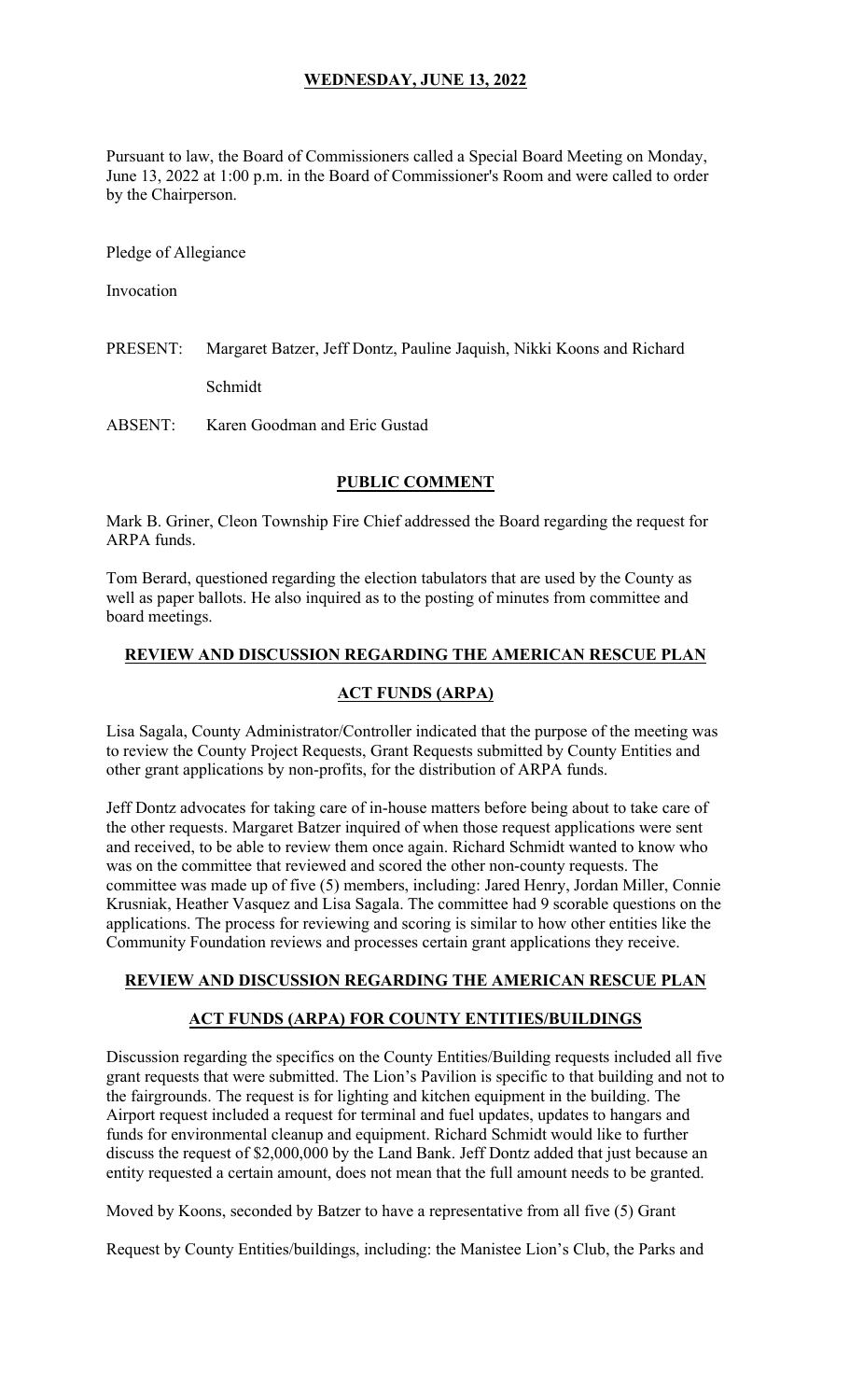# **WEDNESDAY, JUNE 13, 2022**

Recreation Commission, the Manistee Airport, the Manistee County Land Bank and

Manistee Brownfield, appear to present their requests in more detail.

YEAS: 5 Batzer, Dontz, Jaquish, Koons, Schmidt

NAYS: 0 None

ABSENT: 2 Gustad, Goodman

Motion Carried

+++++++++++++++++

### **REVIEW AND DISCUSSION REGARDING THE AMERICAN RESCUE PLAN**

### **ACT FUNDS (ARPA)FOR COUNTY PROJECTS**

There are fifteen (15) projects being requested by the County for the use of ARPA funds. Margaret Batzer inquired about the Hazard Pay for staff. Lisa Sagala indicated that even if these projects are approved, before works begins on any of these, they will be brought before the Ways and Means Committee for final review of costs and to review if the project is still necessary. Margaret Batzer wanted to know if the total amount indicated is adequate for all the projects listed. Ms. Sagala indicated that there is a cushion she believes within the amounts listed.

Moved by Batzer, seconded Koons to designate \$2,385,000 of the American Rescue Plan

Act Funds (ARPA) Funds for the County Projects listed in Appendix A, items 1 through 15.

- YEAS: 5 Dontz, Jaquish, Koons, Schmidt, Batzer
- NAYS: 0 None
- ABSENT: 2 Gustad, Goodman

Motion Carried

+++++++++++++++++

### **REVIEW AND DISCUSSION REGARDING THE AMERICAN RESCUE PLAN**

### **ACT FUNDS (ARPA)FOR OTHER GRANT APPLICATIONS**

There was discussion regarding the scoring that was used by the five (5) person committee on the other grant applications for the use of ARPA funds. There was a total of 360 points possible, per application. The scores for each project were: Manistee Recreation Association, 319; Lakeshore Children's Advocacy Center, 316; ECHO His Love, 302; Rolling Thunder Michigan Chapter 1, 280; Lighthouse Pregnancy Care Center, 258; Manistee Area Public Schools, 236; The Historic Vogue Theatre, 234; Friends of Orchard Beach, 210; Cleon Township, 169; Maple Grove Township, 144; Maple Grove Fire Department, 127; and Manistee Township, 83. Nikki Koons indicated that without seeing the requests and scoring that these numbers aren't helpful. Ms. Sagala indicated that every request is important however, there are only so many funds to distribute. Margaret Batzer